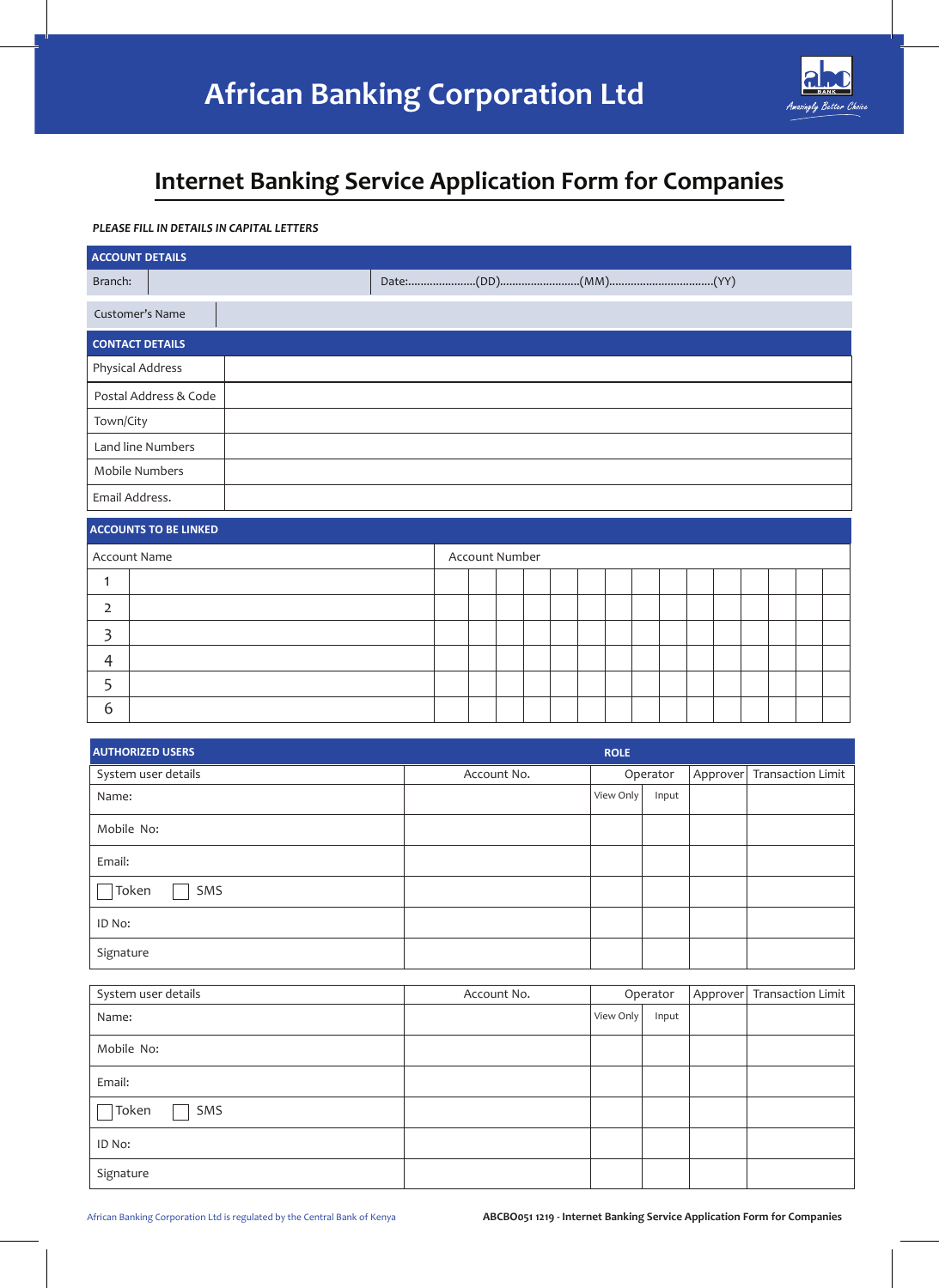| System user details | Account No. |           | Operator          |          | Approver Transaction Limit |
|---------------------|-------------|-----------|-------------------|----------|----------------------------|
| Name:               |             | View Only | Input             |          |                            |
| Mobile No:          |             |           |                   |          |                            |
| Email:              |             |           |                   |          |                            |
| Token<br>SMS        |             |           |                   |          |                            |
| ID No:              |             |           |                   |          |                            |
| Signature           |             |           |                   |          |                            |
| System user details | Account No. |           | Operator          | Approver | <b>Transaction Limit</b>   |
| Name:               |             | View Only | Input             |          |                            |
| Mobile No:          |             |           |                   |          |                            |
| Email:              |             |           |                   |          |                            |
| Token<br>SMS        |             |           |                   |          |                            |
| ID No:              |             |           |                   |          |                            |
| Signature           |             |           |                   |          |                            |
| System user details | Account No. |           | Operator          | Approver | <b>Transaction Limit</b>   |
| Name:               |             | View Only | Input             |          |                            |
| Mobile No:          |             |           |                   |          |                            |
| Email:              |             |           |                   |          |                            |
| SMS<br>Token        |             |           |                   |          |                            |
| ID No:              |             |           |                   |          |                            |
| Signature           |             |           |                   |          |                            |
| System user details |             |           |                   |          |                            |
|                     |             |           |                   |          |                            |
| Name:               | Account No. | View Only | Operator<br>Input |          | Approver Transaction Limit |
| Mobile No:          |             |           |                   |          |                            |
| Email:              |             |           |                   |          |                            |
| SMS<br>Token        |             |           |                   |          |                            |
| ID No:              |             |           |                   |          |                            |

Please Note:

\*View Only - The authorised user can only view but not initiate any transaction.

\*Input - The authorised user can view and initiate transactions.

\*Approver - The authorised user can view, initiate and approve a transaction.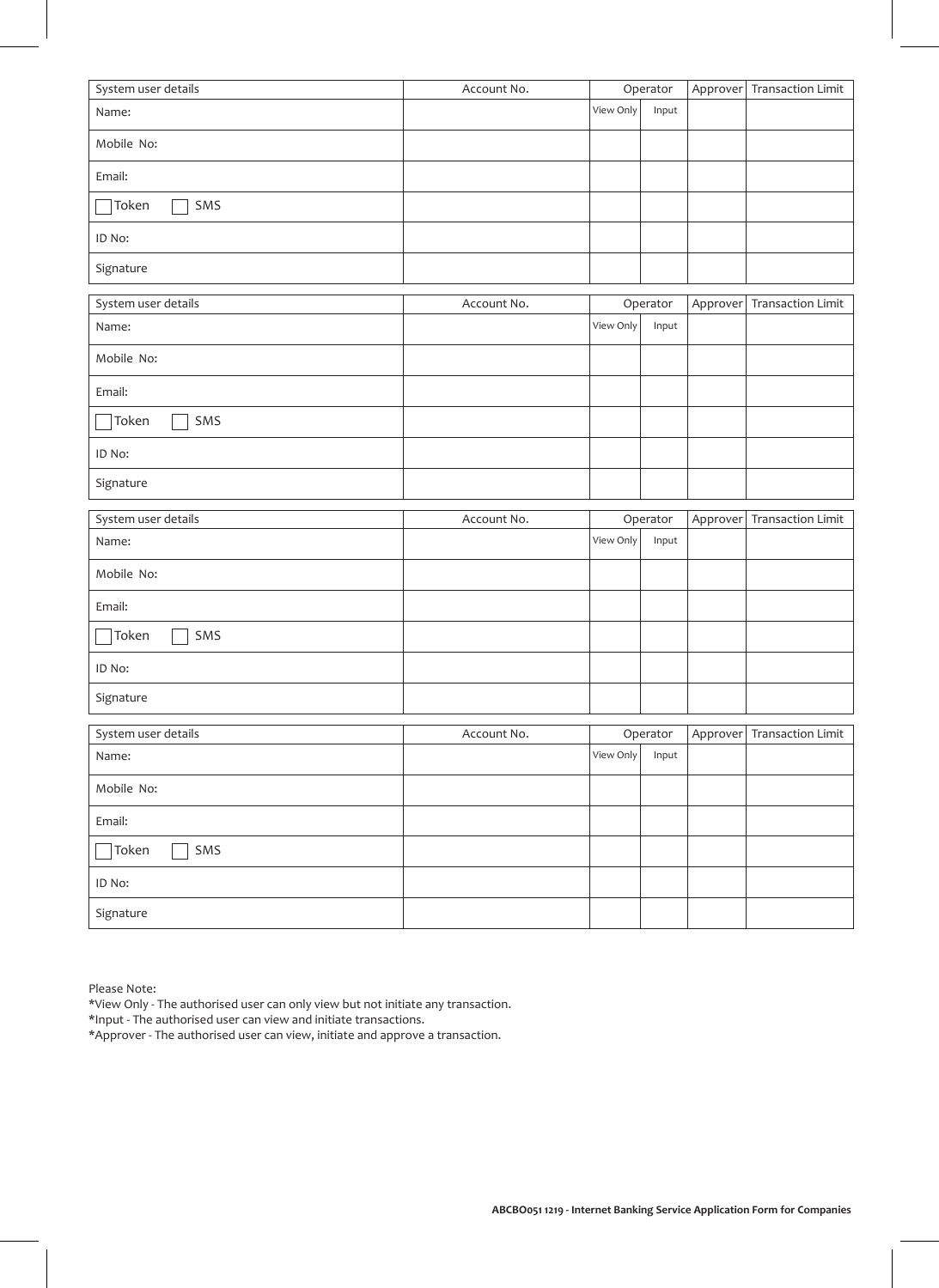# **Second Level Authentication Form for Companies (Existing Internet Banking Users)**

# *PLEASE FILL IN DETAILS IN CAPITAL LETTERS*

| <b>ACCOUNT DETAILS</b>  |             |                    |          |                          |
|-------------------------|-------------|--------------------|----------|--------------------------|
| <b>Branch</b>           |             |                    |          |                          |
| Customer's Name         |             |                    |          |                          |
| <b>AUTHORIZED USERS</b> |             | <b>ROLE</b>        |          |                          |
| System user details     | Account No. | Operator           | Approver | <b>Transaction Limit</b> |
| Name:                   |             | View Only<br>Input |          |                          |
| Mobile No:              |             |                    |          |                          |
| Email:                  |             |                    |          |                          |
| Token<br>SMS            |             |                    |          |                          |
| ID No:                  |             |                    |          |                          |
| Signature               |             |                    |          |                          |
| System user details     | Account No. | Operator           | Approver | <b>Transaction Limit</b> |
| Name:                   |             | View Only<br>Input |          |                          |
| Mobile No:              |             |                    |          |                          |
| Email:                  |             |                    |          |                          |
| Token<br>SMS            |             |                    |          |                          |
| ID No:                  |             |                    |          |                          |
| Signature               |             |                    |          |                          |
| System user details     | Account No. | Operator           | Approver | <b>Transaction Limit</b> |
| Name:                   |             | View Only<br>Input |          |                          |
| Mobile No:              |             |                    |          |                          |
| Email:                  |             |                    |          |                          |
| SMS<br>Token            |             |                    |          |                          |
| ID No:                  |             |                    |          |                          |
| Signature               |             |                    |          |                          |
| System user details     | Account No. | Operator           | Approver | <b>Transaction Limit</b> |
| Name:                   |             | View Only<br>Input |          |                          |
| Mobile No:              |             |                    |          |                          |
| Email:                  |             |                    |          |                          |
| $\exists$ Token<br>SMS  |             |                    |          |                          |
| ID No:                  |             |                    |          |                          |
| Signature               |             |                    |          |                          |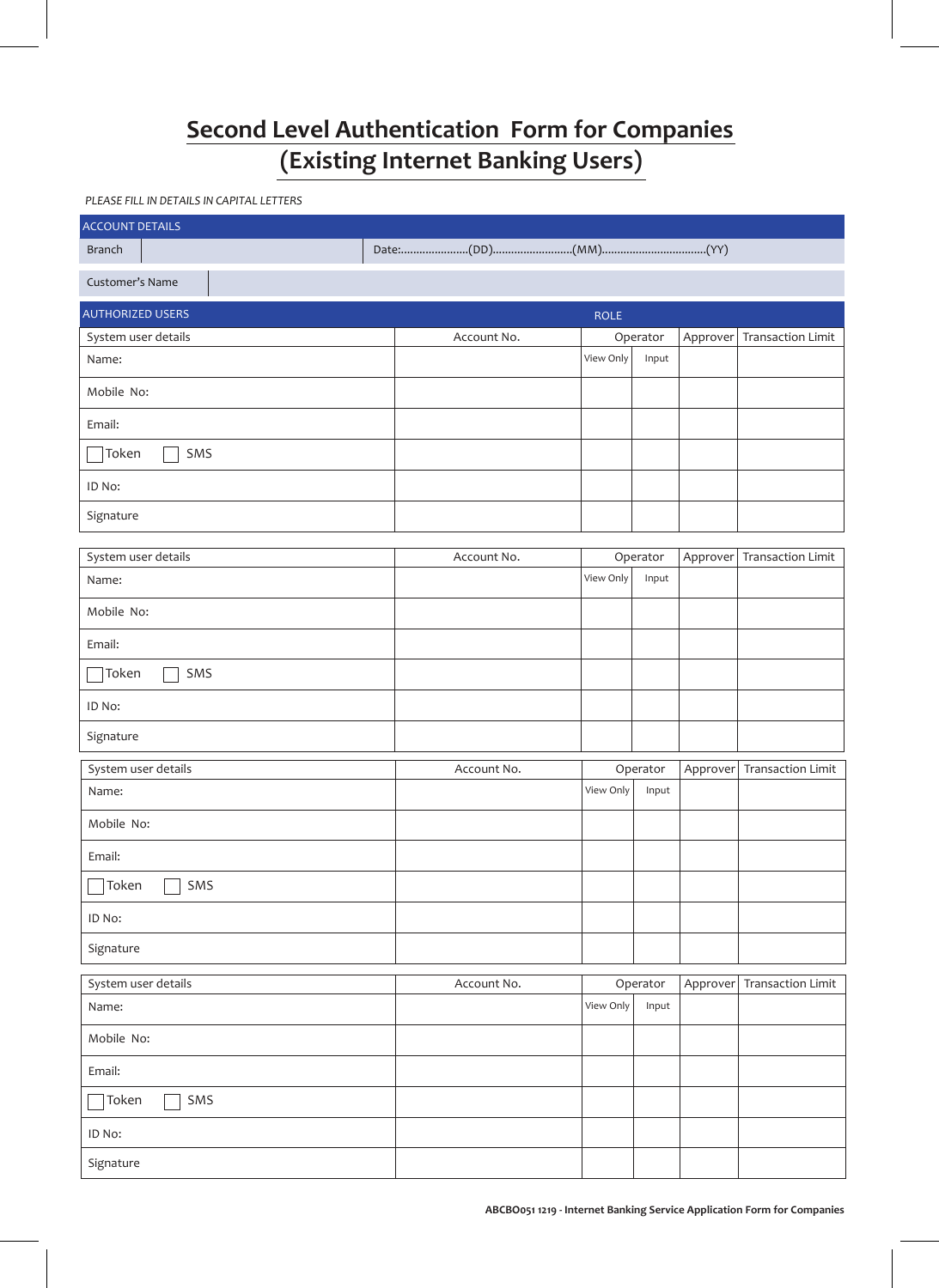# **DECLARATION**

7

I/We have read and agree to be bound by the terms and conditions governing ABC Bank Internet Banking facility. Further, I/We hereby irrevocably authorize the above-mentioned User(s), the holder/being one of the joint holders, to access and operate the accounts cited above through ABC Bank Internet Banking facility. I/We further agree that all the transactions executed by the said User through the ABC Bank Internet Banking facility will be binding on me/us. The Password Mailer for ABC Bank Internet Banking facility will be e-mailed to the users in the provided email addresses

| Name | Designation | Signature |
|------|-------------|-----------|
|      |             |           |
|      |             |           |
|      |             |           |
|      |             |           |
|      |             |           |

# **FOR BANK USE ONLY**

| Date | Nature of Activity           | Processed By: |           | Remarks | Verified / Approved By: |           |
|------|------------------------------|---------------|-----------|---------|-------------------------|-----------|
|      |                              | Name          | Signature |         | Name                    | Signature |
|      | Account Mandate Confirmation |               |           |         |                         |           |
|      | <b>Customer Registration</b> |               |           |         |                         |           |
|      | User ID generation           |               |           |         |                         |           |
|      | Charges Maintenance          |               |           |         |                         |           |

| <b>TOKEN USER DETAILS</b> |                         |            |                 |           |           |  |  |
|---------------------------|-------------------------|------------|-----------------|-----------|-----------|--|--|
|                           | Name of User            |            | Token Serial No |           | Signature |  |  |
| $\mathbf{1}$              |                         |            |                 |           |           |  |  |
| $\overline{2}$            |                         |            |                 |           |           |  |  |
| 3                         |                         |            |                 |           |           |  |  |
| $\overline{4}$            |                         |            |                 |           |           |  |  |
| 5                         |                         |            |                 |           |           |  |  |
| 6                         |                         |            |                 |           |           |  |  |
| $\overline{7}$            |                         |            |                 |           |           |  |  |
|                           | <b>SMS USER DETAILS</b> |            |                 |           |           |  |  |
|                           | Name of User            | Mobile No. |                 | Signature |           |  |  |
| $\mathbf{1}$              |                         |            |                 |           |           |  |  |
| $\overline{2}$            |                         |            |                 |           |           |  |  |
| 3                         |                         |            |                 |           |           |  |  |
| $\overline{4}$            |                         |            |                 |           |           |  |  |
| 5                         |                         |            |                 |           |           |  |  |
| 6                         |                         |            |                 |           |           |  |  |

# **CENTRAL BACK OFFICE(Sign)...................................................................................................DATE: ..............................................**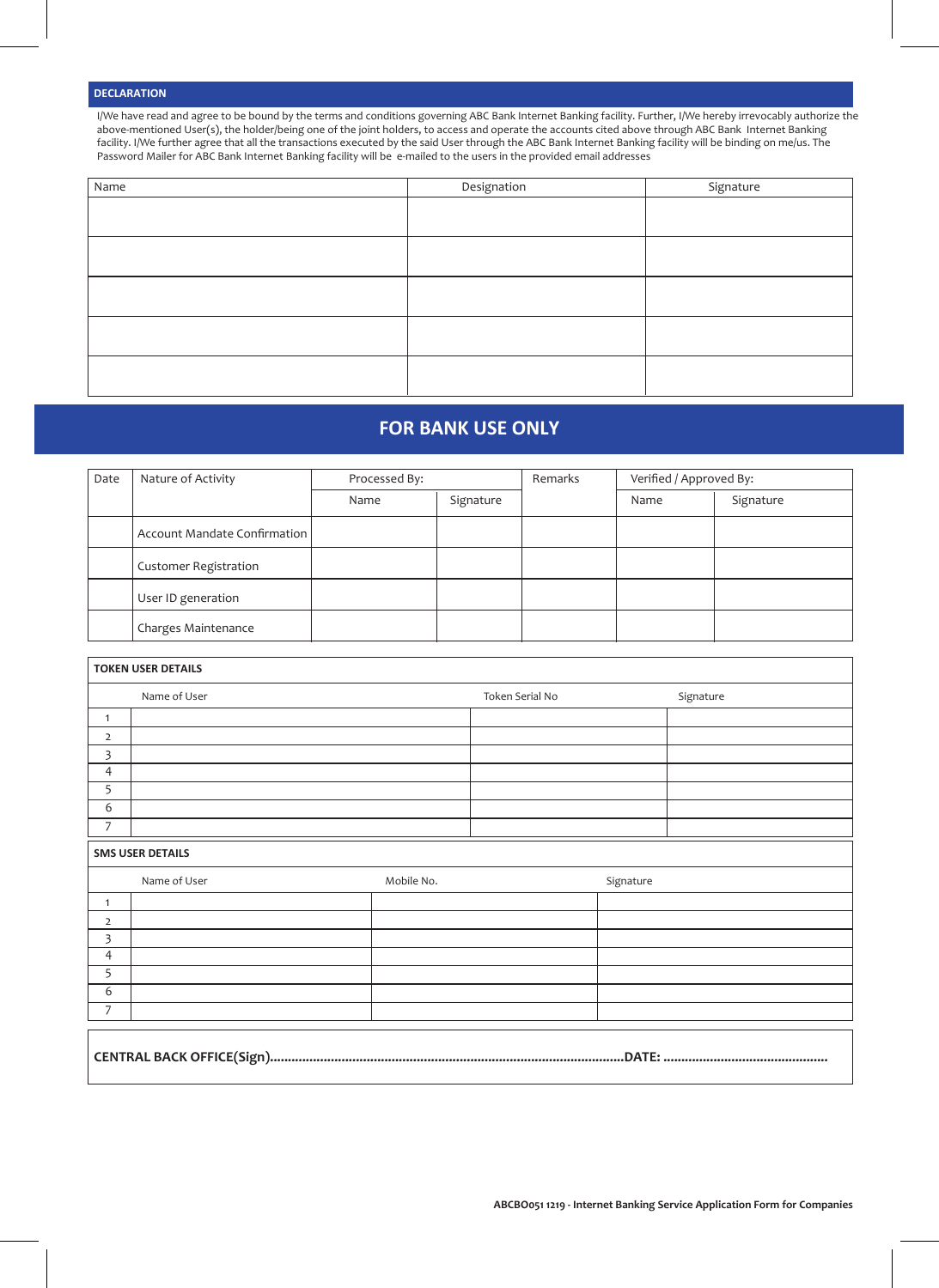# **TERMS AND CONDITIONS GOVERNING THE USE OF INTERNET & MOBILE BANKING**

*1.Definitions and interpretation*

*1.1 In these Terms and Conditions unless the context otherwise requires:*

a) **"Application"** means application for the Internet Banking Service by a Customer;

b) **"Bank"** means ABC Bank Limited, incorporated in Kenya as a limited liability company under the Companies Act (Cap 486 of the Laws of Kenya) and includes such Branch or Subsidiaries of the Bank as may from time to time be specified by the Bank to the Customer; ;

c) **"Banking Day"** means a day on which the counters of the Branch and/or the Bank Subsidiary (as applicable) are open for the transaction of ordinary business;

d) **"Bank Subsidiary"** means the subsidiary or subsidiaries of the Bank which may from time to time be specified by the Bank to the Customer; ;

e) **"Branch"** means a branch or branches of the Bank which may from time to time be specified by the Bank to the Customer;

f) **"Bank Account"** means the Customer's personal and business transaction account(s), current overdraft facility account(s) and term and call deposit accounts (as the case may be) with the Bank;

g) **"Customer"** means the Bank's Customer who is operating an active Bank Account

h) **"Customer Group"** means the Customer and where the Customer is a company, its holding company (if any) and their respective subsidiaries from time to time;

i) **"Corporate ID"** means a unique identifier of the Corporate in the Internet Banking system and typically, it is the corporate customer's Customer Identification File (CIF) as recorded in the Bank's core banking system;

j) **"Corporate user/Maker"** Internet Banking operator with system rights to create or initiate new instructions (payments and other requests) on internet banking system, as created by a corporate administrator.

k) **"Corporate Dual user"** Internet Banking operator with rights to both create and authorize instructions(payments and requests) on Internet Banking system, as created by a Corporate administrator.

l) **"Corporate Authorizer /Checker"** Internet Banking user with rights for authorizing instructions created by Corporate Maker, as created by a Corporate Administrator.

m) **"Deposit Account"** means a Bank Account with an available credit balance;

n) **"General Terms and Conditions"** means the Bank's General Terms and Conditions signed by the Customer at the time the Customer opens a Bank Account;

o) **"Nominated User/s"** means the representative or representatives of the Customer authorized by the Customer to hold and change the Password and hence to access the System and Service on behalf of the Customer;

p) **"Password"** means the secret password known only to the Customer or Customer's Nominated User for access to the System. The Customer or Nominated User may change the password at will;

q) **"Request"** means a request or instruction received by the Bank from the Customer or purportedly from the Customer through the System and upon which the Bank is authorized to act on;

r) **"Service"** means internet/mobile banking services, offered by the Bank which may be collectively branded by a product name, as the Customer may from time to time subscribe for;

s) **"System"** means the electronic banking, mobile banking and communications software enabling the Customer to communicate with the Bank for the purposes of the Service. The System and Service will for the purpose of the Subscription be accessed through the internet via the Bank's website, www.abcthebank.com

t) **User ID"** means a unique identifier of the customer in the Internet Banking system and typically, it is the retail customer's Customer Identification File (CIF) as recorded in the Bank's core banking system;

## *1.2 In these Terms and Conditions*

a. where **"the Customer"** is more than one person, references to "the Customer" shall include all and/or persons and the obligations of the Customer shall be joint and several;

b. words in the singular shall include the plural and vice versa and words importing any gender shall include all other genders;

c. The customer agrees that the Terms and Conditions set out hereunder shall apply to the use of the Service, as provided by the Bank to the customer.

d. The customer further agrees to accept and abide by such Terms and Conditions and instructions from time to time in force.

# *2. Application by Customer*

2.1.In consideration of the customer paying to the bank the fees and charges set out in the tariff, the bank shall provide the Customer certain internet and mobile banking services subject to and in accordance with these terms and conditions.

2.2. The Customer will apply for the Bank's internet or mobile banking services by completing an application form provided by the Bank or by accepting these Terms and Conditions online through the Bank's website www.abcthebank.com or mobile platform. The Application shall be subject to the Bank's approval.

2.3. The bank will from time to time specify at its discretion the scope and features of MBS products and are entitled to modify, expand or reduce the same at any time upon notice to the customer

2.4. A customer's application shall be accepted only after authentication of the customer through any mode of verification as may be stipulated by the bank from time to time upon notice to the customer

2.5. Once the Bank has approved the Application and the Customer has been maintained in the Bank's records as an authorized user of the Service, the Bank will provide the Customer with a User ID for retail Customers or Corporate ID for corporate Customers. The Customer shall create their preferred Password known only to them, and this Password along with their User ID or Corporate ID will allow them access for use of the Service..

2.6. Further additional internet or mobile banking services may be provided to the customer by the bank, provided the customer completes an application form in respect of such additional services, or accepts the additional terms and conditions online, and the Bank reserves the right to modify, replace or withdraw any Service at any time, for any reason whatsoever, without prior notice to the Customer.

2.7. The Customer's application for and use of the Service shall be subject to these terms and conditions and any personal or business transaction, term, call and overdraft accounts agreements between the Bank and Customer and shall be additional to and read together with the Bank's General Terms and Conditions signed by the Customer. Where there is any conflict between these Terms and Conditions and the Bank's General Terms and Conditions, these Terms and Conditions shall apply.

#### *3. Joint accounts*

3.1. Holders of joint accounts are jointly and severally liable under these Terms and Conditions. Application for the Service made by any of the joint account holders acting alone as per paragraph 2 above will be deemed to be binding on all the holders of the joint accounts. Each joint account holder acting alone, under an assigned User ID and Password may use the Service. The Bank shall not be required to obtain the consent of or notify any other joint account holder of the Requests. However each joint account holder may access the Service for the accounts for which they are an owner, joint owner or Nominated User using the assigned User ID and Password

3.2. Each joint account holder releases the Bank from any and all liability and agrees not to make any claim or bring any action against the Bank for honouring or allowing any actions or requests whether the person performing the transaction is one of the joint account holders or is otherwise authorized to use the Service.

# *4. Corporate Customers*

4.1. For corporate customers, the account signatories shall nominate a Corporate administrator thus granting him the rights to create other Internet banking operators i.e. the makers and checkers

4.2. The Corporate administrator will be responsible for creating other Internet Banking operators (Corporate users/Maker, Dual User, Authorizer/Checker) and assigning them limits, as per approved authorization matrix by account signatories.

4.3. Any instructions coming through internet banking through maker checker mandate as set-up by Corporate administrator as per subparagraph 4.2 above will be considered to have come through the account signatories as per operating mandate of the account.

# *5. Customer's Facilities and Customer's Responsibilities*

5.1. The Customer shall at their own expense provide and maintain in safe and efficient operating order such hardware, software and other facilities (including access to any public telecommunications systems) and any communications network (collectively "the Facilities") necessary for the purpose of accessing the System and the Service.

5.2. The customer, by making a request for transaction from his mobile phone in the format prescribed by the bank, irrevocably and unconditionally authorizes the Bank's access to all its accounts linked to MBS for effecting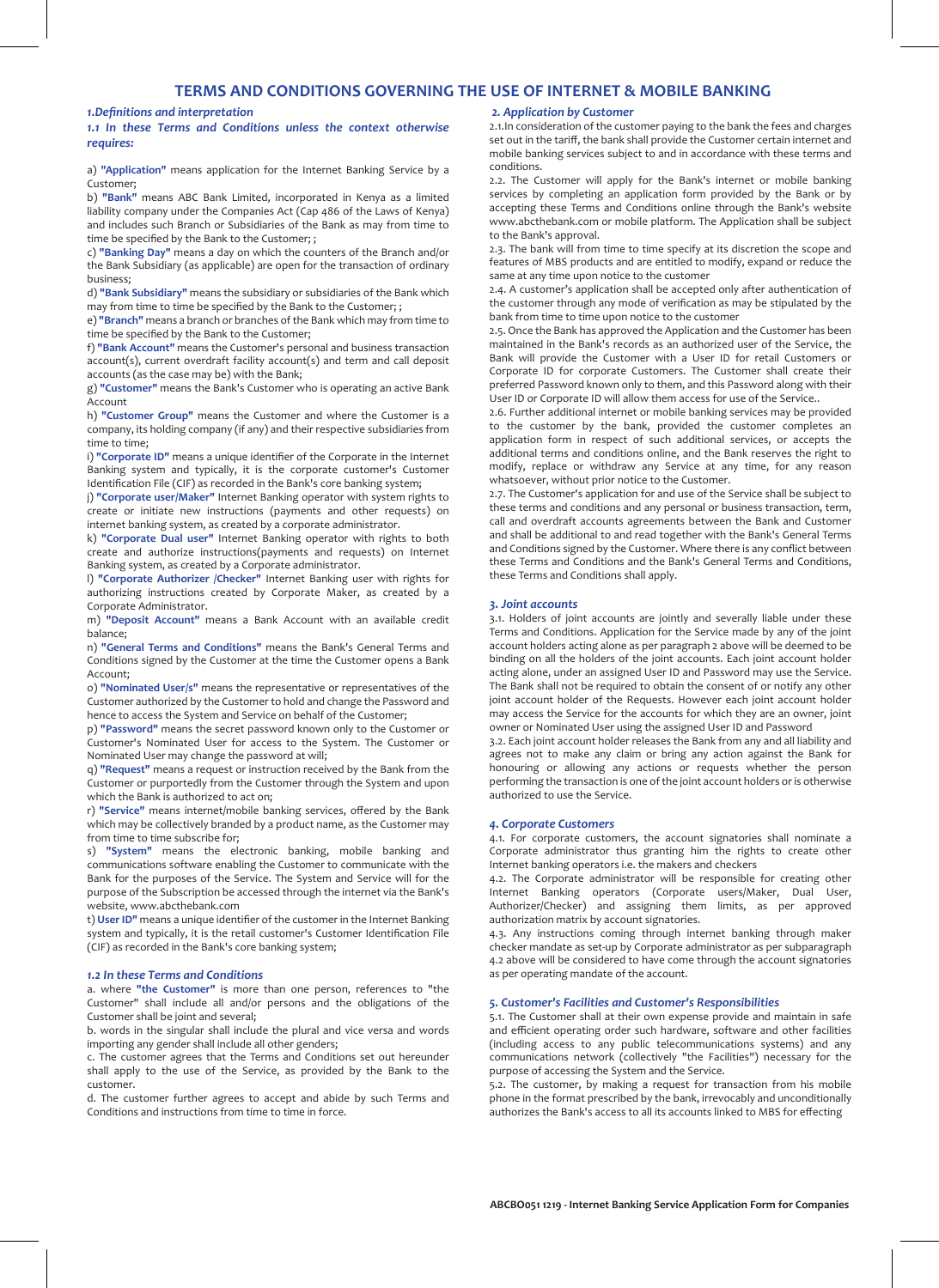the transaction and to share the information regarding his accounts with service provider or a third party as may be required to effect the transaction. 5.3. The Customer shall be responsible for ensuring proper performance of the Facilities including any losses or delays that may be caused by the Facilities. The Bank shall neither be responsible nor liable for any errors or failures caused by any malfunction of the Facilities nor shall the Bank be responsible or liable for any computer virus or related problems that may be associated with the use of the System, the Service and the Facilities. The Customer shall be responsible for charges due to any service provider providing the Customer with connection to the internet and the Bank shall not be responsible or liable for losses or delays caused by any such service providers.

5.4. The Customer shall obtain all licenses and consents necessary to have access to and use of the System and shall ensure that all persons it allows to have access to the System shall comply with all laws and regulations applicable to the use of the System and shall follow all instructions, procedures and terms contained in these Terms and Conditions and any document provided by the Bank concerning the use of the System and Service.

5.5. The Customer shall prevent any unauthorized access to or use of the System and Service by keeping their User ID/Corporate ID and Password secret at all times. The Customers shall ensure that their User ID/Corporate ID and Password do not become known or come into possession of any unauthorized person.

5.6.The Customer shall take all reasonable and necessary precautions to detect any unauthorized use of the System and Service. To that end, the Customer shall ensure that all communications from the Bank are examined and checked by or on behalf of the Customer as soon as practicable after receipt by the Customer in such a way that any unauthorized use of and access to the System will be detected.

5.7. The Customer shall immediately inform the Bank by telephone with a written confirmation sent the same day in the event that:

 (a)The Customer has reason to believe that any Password used by the Customer to gain access to the Service and to communicate with the Bank is or may be known to any person not authorized to know the same and/or has been compromised; and/or

 (b) The Customer has reason to believe that unauthorized use of the Service has or may have occurred or could occur and a transaction may have been fraudulently input or compromised.

5.8. The Customer shall not send or attempt to send any Request to the Bank through the System if the Customer has reason to believe that for any reason such Request may not be received by the Bank or may not be received accurately and intelligibly.

5.9. The Customer shall at all times follow the security procedures notified to the Customer by the Bank from time to time or such other procedures as may be applicable to the Service from time to time and specifically those that may be contained on the Bank's internet website. The Customer acknowledges that any failure on the part of the Customer to follow the recommended security procedures may result in a breach of the Customer's profile confidentiality and may lead to unauthorized transactions in account(s) linked to the Customer's Service subscription with the Bank. In particular, the Customer shall ensure that the Service is not used or Requests are not issued or the Relevant functions are not performed by anyone other than a person authorized to do so.

5.10 The Customer shall not at any time operate or use the Service in any manner that may be prejudicial to the bank or to perform any actions or transactions contrary to the applicable laws.

5.11 The Bank shall be entitled and authorized to debit the Customer's Bank Account with the amounts of the transactions effected via the Service as well as debit the Customer's Bank Account with the amount of any fees applicable to the Service from time to time.

## *\6. Irrevocable Authority of the Bank*

6.1.The Bank is irrevocably authorized by the Customer to act on all Requests received by the Bank from the Customer (or purportedly from the Customer) through the System and to hold the Customer liable thereof, notwithstanding that any such requests are not authorized by the Customer, may be erroneous or are not in accordance with any existing mandates given by the Customer. If the Customer requests the Bank to cancel any transaction or instruction after a Request has been received by the Bank from the Customer, the Bank may in its absolute discretion cancel such transaction or instruction but shall have no obligation to do so.

6.2. The Bank shall be entitled to accept and to act upon any request, even if that Request is otherwise for any reason incomplete or ambiguous if, in its

absolute discretion, the Bank believes that it can correct the incomplete or ambiguous information in the Request without reference to the Customer being necessary.

6.3. Customer should know that request for transactions once made through the system may be non-retractable if processed instantaneously and on real time basis.

6.4. Customer shall be solely responsible for accuracy and authenticity of the request made by him/her for information. The bank shall not be liable for consequences arising out of erroneous information provided by customer.

6.5. The Bank shall not be obliged to accept or to act upon any Request if to do so would require access to, action by, or information from the Branch, or any Bank Subsidiary located in any jurisdiction where it is not a Banking Day at the relevant time when such access, action or information is required or would cause a breach of any existing mandate facility limit or agreement between the Bank, the Branch and/or Bank Subsidiary (as applicable) and the Customer. In the event that the Bank does accept or act upon any such Request, the Customer shall remain liable thereof.

6.6. In the event of any conflict between any terms of any Request from the Customer and these Terms and Conditions, these Terms and Conditions shall prevail. These Terms and Conditions and all authorization and other procedures agreed under these Terms and Conditions supplement any General Terms and Conditions and any mandates, which apply to the Customer's Bank Accounts with the Bank.

#### *7.Limits of Internet Banking Transactions*

7.1. The Customer may transfer or effect a payment for any amount as long as the transaction does not cause the balance in the Deposit Account to be less than zero or minimum balance applicable unless the Customer has either an approved overdraft facility for the affected Deposit Account or a term Deposit Account pledged with the Bank to cover excesses that may arise in the affected Deposit Account from time to time in which case the two accounts are linked in the System for that purpose.

7.2. If the Customer has an approved overdraft facility or term Deposit Account linked to the payment Deposit Account, the transfers and/or electronic bill payments using the Service should not exceed the approved overdraft facility or pledged term Deposit amount.

## *8. Records of Transactions and Customer Rights to This Information.*

8.1. All activities performed by the Customer once allowed access into the System will be logged until the Customer ends a session. The Bank shall maintain copies of all Requests received from the customer in electronic form. In addition, any hard copies of documentation prepared by the Bank in the process of effecting a transaction as per the Customer's Requests will be maintained. As between the Customer and the Bank, the Bank's copy records shall be conclusive evidence of the fact of receipt or non-receipt of a Request and of the contents of such Request.

8.2. The Account statement (hereinafter "the Account Statement") that the customer receives or accesses through various electronic platforms at the determined product frequency will reflect all the Service transactions.

8.3. The Customer shall be deemed to have accepted and shall not subsequently challenge or object to any of the transactions contained in the Account Statement if the Customer fails to object to the Account Statement in writing within 30 days from the date the Account Statement was sent or deemed to have been sent to the Customer by the Bank.

#### *9.Charges*

9.1. The Customer shall pay to the Bank transaction charges applicable to various transaction types as advised by the Bank from time to time. The Bank may in its sole discretion revise these charges and fees.

9.2. The Customer shall pay any tax chargeable upon any sums payable by the Customer to the Bank and also any other charges or duties levied on the Customer or the Bank by any governmental or statutory body relating to the provision of the Service.

9.3. The Bank is hereby irrevocably authorized from time to time to debit any amounts payable by the Customer under the provisions of subparagraphs 9.1 and/or 9.2 to any account in any currency maintained by the Bank, the Branch and/or the Bank subsidiaries (as applicable) in the name of the Customer. In addition to the fees payable under these Terms and Conditions, the charges and fees applicable to the Customer's Bank Accounts will apply.

# *10. Exclusion of Liability*

10.1.Circumstances not within the Bank's control The Bank shall not be responsible or liable for any loss suffered by the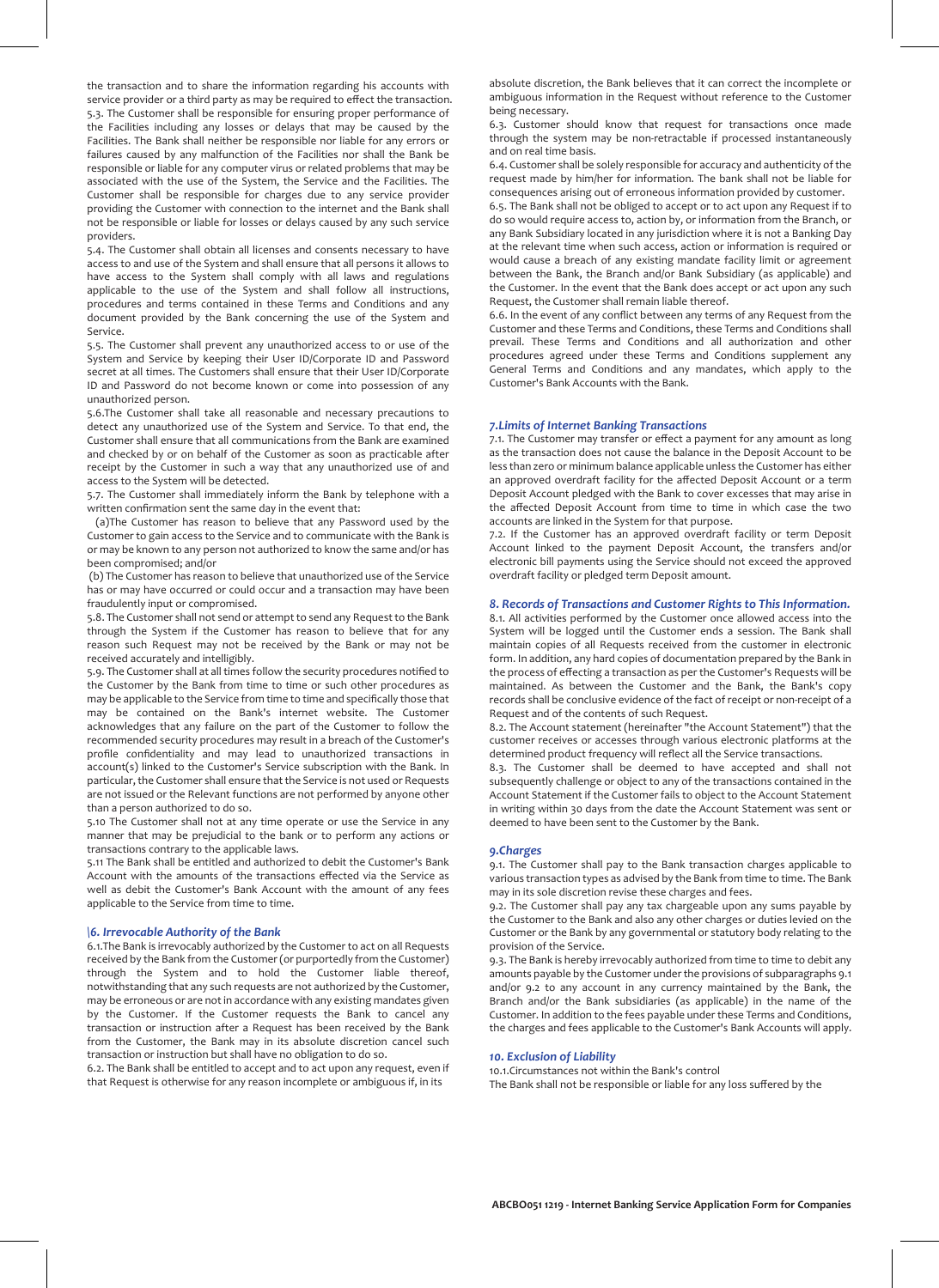Customer should the Service be interfered with or be unavailable by reason of (a) any industrial action, (b) the failure of any of the Customer's Facilities, or (c) any other circumstances whatsoever not reasonably within the Bank's control including, without limitation, force majeure or error, interruption, delay or non-availability of the System, terrorist or any enemy action equipment failure, loss of power, adverse weather or atmospheric conditions, and failure of any public or private telecommunications system. 10.2. Electronic Bill Payments and Transfer of Funds

(a) The Bank will not be liable for any losses or damage suffered by the Customer as a result of delay, failure and/or refusal by the Bank to act on a Request in time or at all in any one or more of the following circumstances (as the case may be):-

(i) If the Customer does not have enough funds in the Deposit Account;

(ii) If the payment or transfer would result in the Customer's approved overdraft facility limit being exceeded;

(iii) If the Customer does not authorize a bill payment in good enough time for the payment to be made and properly credited by the payee (the Customer's counter-party) by the time it is due;

(iv) If the System or the Customer's Facilities were not working properly;

(v) If circumstances beyond the Bank's control including those specified in sub paragraph 10.1 above prevent the Bank from making a payment or transfer;

(vi) If the money in the Customer's account is subject to legal process court order or other encumbrance restricting the payment or transfer;

(vii) If the Customer does not give proper or complete instructions for the payment or transfer or the Customer does not follow the procedures in this or other applicable agreement with the Bank for requesting a payment or a transfer;

(viii) If the Bank has reason to believe that the Customer or someone else is using the Service for fraudulent or illegal purposes;

(ix) If a payment or a transfer request would consist of money deposited in a form or by a method that has not yet made the money available for withdrawal;

(x) If the payment or transfer request is in contradiction or conflict with other existing account agreements with the customer;

(xi) If the payment or transfer request is received at a time when it is operationally not possible to effect the same within working hours of that day

(ii) If the payment or transfer would result in the Customer's approved overdraft facility limit being exceeded;

(b) If the Bank makes a timely payment or transfer but the payee nevertheless fails to credit the Customer's payment promptly after receipt, the Bank shall not be liable for any loss or damage suffered by the Customer as a result of such failure on the part of the payee.

10.3 Indemnity

(a) The Customer shall indemnify and keep the Bank indemnified on a full and unqualified indemnity basis against all and any costs (including legal costs), claims, actions, proceedings, losses, damage, demands, liabilities, and expenses suffered or incurred by the Bank in connection with or arising from (a), (b) and/or (c) of subparagraph 10.1 or where the particular circumstances is within the Customer's control and against all and any costs (including legal costs), claims, actions, proceedings, losses, damage, demands, liabilities, and expenses suffered or incurred by the Bank as a consequence of any breach by the Customer of any term or condition hereof.

(b) The Customer shall indemnify and keep indemnified the Bank against any demands, claims, actions, losses, damages or costs relating to or in connection with the Service, whether directly or indirectly, unless such demands, claims, actions, losses, damages, or costs arose as a direct consequence of the gross negligence or willful misconduct of the Bank or any of its employees.

(c) The Customer shall indemnify and keep indemnified the Bank against the following: -

 (i) All demands, claims, actions, losses and damages of whatever nature which may be brought against the Bank or which it may suffer or incur arising from the Bank's reliance on any incorrect, illegible, incomplete or inaccurate information or data contained in any Request received by the Bank.

(ii) Any loss or damage that may arise from the Customer's use, misuse, abuse or possession of any third party software, including without limitation, any operating system, browser software or any other software packages or programs.

(iii) Any unauthorized access to the Customer's accounts or any breach of security or any destruction or accessing of the Customer's data or any destruction or theft of or damage to any to the Customer's equipment.

(iv) Any loss or damage occasioned by the failure by the Customer to adhere to any terms and conditions applicable to the Service and/or by supplying of incorrect information or loss or damage occasioned by the failure or unavailability of third party facilities or systems or the inability of a third party to process a transaction.

(v) any loss or damage that may arise from the use of the Service by the Customer, any joint account holder, Corporate Administrator, Corporate User/Maker, Corporate Dual user and/or Corporate Authorizer/Checker.

10.4 If for any reason other than a reason mentioned in subparagraph 10.1the Service is interfered with or unavailable, the Bank's sole liability in respect thereof shall be to re-establish the Service as soon as reasonably practicable or, at the Bank's option, to provide to the Customer alternative banking facilities which need not be electronic facilities.

10.5 Save as provided in subparagraph 10.4, the Bank shall not be liable to the Customer for any interference with or unavailability of the Service, howsoever caused.

10.6 Under no circumstances shall the Bank be liable to the Customer for any loss of profit or anticipated savings or for any indirect or consequential loss of whatever kind, howsoever caused, arising out of or in connection with the Service.

10.7 Except in respect of death or personal injury caused by the negligence of the Bank, the Bank shall be under no liability for any claim whatsoever in respect of any terms and conditions contained herein or their performance thereof or any transactions effected by the Bank in response to any Request unless the Bank has received notice in writing of any such claim from the Customer:

(a) In the case of any claim relating to a transaction, within thirty (30) days from the date of the alleged transaction on which such claim is based; and (b) In all other cases within ninety (90) days of the date of the alleged action or inaction by the Bank on which such claim is based.

10.8 To the extent permitted by law, the Bank:

(a) Disclaims all warranties with respect to the System and Service either express or implied, including but not limited to any implied warranties relating to quality, fitness for any particular purpose or ability to achieve a certain result.

(b) Makes no warranty that the System is error free or that its use will be uninterrupted and the Customer acknowledges and agrees that the existence of such errors shall not constitute a breach of these Terms and Conditions.

# *11. Amendments*

The Bank may vary these Terms and Conditions at any time. Notification of any such variation may be given to the Customer either in writing or by publication thereof by such means as the Bank may decide but any variation whether notified or not shall be binding on the Customer.

#### *12. Termination*

12.1. Notwithstanding anything contained in these Terms and Conditions, the Subscription may be terminated at any time by either party.

12.2. Upon termination, if the Customer re-applies for a Subscription, a reconnection fee may be payable .

12.3. The Bank may unilaterally terminate the Subscription for any reason, including but not limited to in the event that the Customer's Bank Account does not have sufficient available balances for the Bank to debit the applicable charges for the Subscription.

12.4. If the Customer terminates the Subscription, the Bank may continue to make electronic bill payments, transfer of funds and other transactions that the Customer would have previously authorized until such time as the Bank will have had a reasonable opportunity to act on the Customer's notice of termination.

12.5. The termination of this Subscription shall not, in itself, terminate or affect the relationship of Banker and Customer between the Bank and the Customer.

12.6. Paragraphs 10, 14 and 17 shall survive termination of the Subscription.

#### *13. General Provisions*

13.1. The Customer shall not assign any benefit or any rights arising hereunder without the prior written consent or confirmation from the Bank. 13.2. No waiver by the Bank of any breach by the Customer of any of the terms and conditions hereof shall be effective unless it is an express waiver in writing of such breach. No waiver of any such breach shall waive any subsequent breach by the Customer.

13.3. The Customer acknowledges: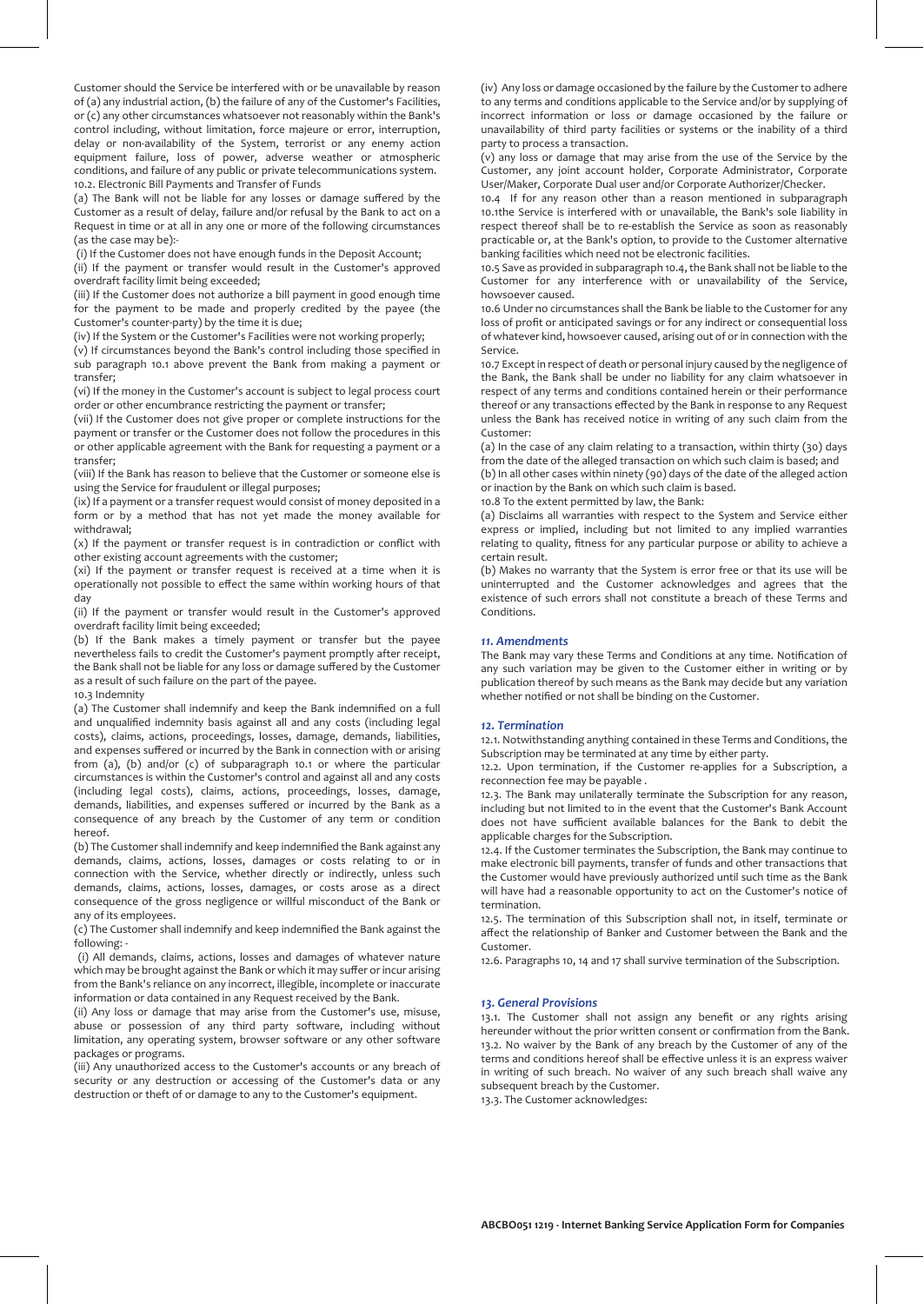(a) that it has not relied upon any representation, warranty, promise, statement of opinion or other inducement made or given by or on behalf of or purportedly by or on behalf of the Bank in deciding to; and that

(b) no person has or has had authority on behalf of the Bank whether before, on or after the subscription to make or give any such representation, warranty, promise, statement of opinion or other inducement to the Customer or to enter into any collateral or side agreement of any kind with the Customer in connection with the Service.

13.4. For the avoidance of doubt, nothing herein shall vary, discharge or in any other way affect or prejudice any security granted by the Customer or any third party in favour of the Bank in relation to any obligations of the Customer which may rise if any Request from the Customer hereunder is acted upon by the Bank.

13.5. If any provision of these terms and conditions is or becomes illegal, invalid or unenforceable in any jurisdiction, such illegality, invalidity or enforceability shall not affect the legality, validity or enforceability of the remaining provisions of these terms and conditions.

13.6. Any notice required to be given in writing under these terms and conditions shall be sufficiently served if sent by registered post, stamped and properly addressed;

(a) to the manager of the Branch or of the Bank at the address of the Branch or the Bank, if to be served on the Bank; or

(b) To the Customer at the address of the Customer as per the Bank's records, if to be served on the Customer. And shall be deemed to have been served five banking days after posting.

## *14. Confidentiality and Disclosure*

14.1. The Customer undertakes to maintain strict confidentiality of its User ID/Corporate ID and Password and any other information and materials of any nature supplied to it by the Bank in relation to the Service. The Customer agrees to notify its agents, employees and/or sub-contractors of the provisions of this paragraph and to impose this confidentiality requirement on its agents, employees and/or sub-contractors entering into separate agreements, if necessary. The Customer shall be fully liable to the Bank for any breach of the provisions of this paragraph by itself, its employees, agents and/or sub-contractors.

14.2. The Customer hereby agrees that, if necessary for the provision of the Service, the Bank may disclose information about the Customer to any member of the Bank Group or the Customer Group.

14.3. The Customer also hereby agrees that the Bank may disclose information about the Customer to third parties' in the following circumstances:-

(a) Where such disclosure is necessary in order for the Bank to act on a Request.

(b) In order to comply with any law regulation or court order. If the Bank has to obey an order for information from an authorized government body, the Bank may, to the extent required by law, notify the Customer before giving out the information.

(c) Disclosure to the Bank's agents, sub-contractors, auditors, attorneys and other professional service providers to the extent required in the normal course of their duties.

(d) Disclosure to a licensed credit reference agency the services of whom the Bank may have subscribed to.

(e) If it involves a claim by or against the Bank in respect of an item deposited or drawn against the Customer's account.

(f) If the Customer authorizes the disclosure.

#### *15. Intellectual Property Rights*

15.1. The Customer acknowledges that the intellectual property rights in the System (and any amendments or enhancements thereto from time to time) and all associated documentation that the Bank provides to the Customer through the System or otherwise are vested either in the Bank or in other persons from whom the Bank has a right to use and to sub-license the System and/or the said documentation. The Customer shall not infringe any such intellectual property rights.

15.2. The Customer shall not duplicate, reproduce or in any way tamper with the System and associated documentation without the prior written consent of the Bank.

## *16. Protection from Third Parties*

The customer shall indemnify the Bank against, and hold it harmless from, any and all liabilities, claims, costs, expenses and damages of any nature in

any way arising out of or relating to disputes or legal actions by third parties concerning the use or Bank's provision of the Services.

Customer's obligations under this section shall survive termination of the Subscription.

# *17. Relationship*

Nothing in these Terms and Conditions shall create any agency, fiduciary, joint venture or partnership relationship between customer and the Bank.

# *18. Headings*

The headings contained in these Terms and Conditions are for convenience of reference only, and shall not be deemed to be a part of these Terms and Conditions neither be referred to in connection with the interpretation of these Terms and Conditions.

#### *19. Severability*

In the event that any provision of these Terms and Conditions or the application of any such provision to any person or set of circumstances shall be determined to be invalid, unlawful, void or unenforceable to any extent, the remainder of these Terms and Conditions and the application of such provision to persons or circumstances other than those as to which it is determined to be invalid, unlawful, void or unenforceable, shall not be impaired or otherwise affected and shall continue to be valid and enforceable to the fullest extent permitted by law.

If there are two or more persons comprised in the expression "the customer" then the undertakings and liabilities of the Customer under these Terms and Conditions shall be joint and in solid undertakings and liabilities shall be construed accordingly and reference herein to the "customer" shall mean any or more of them.

If the customer is a corporate body, then these Terms and Conditions shall continue in full force and effect and continue to bind each of its assigns and successors.

## *20. Governing Law*

These Terms and Conditions shall be governed by and construed in accordance with the law of the Republic of Kenya and all disputes, actions and other matters relating thereto will be determined in accordance with such law.